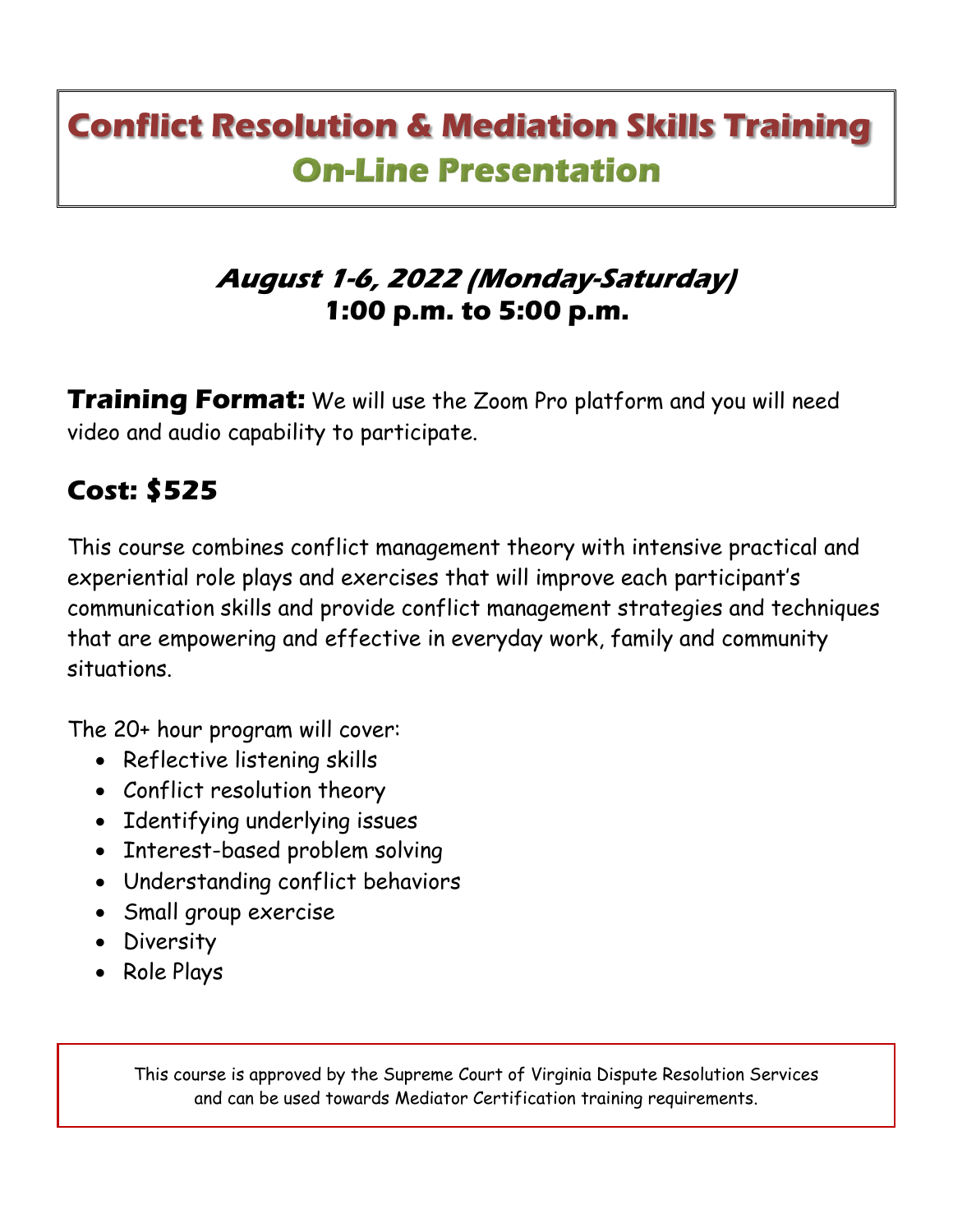## *Registration closes Monday, July 25, 2022 Final payment is due by July 29, 2022*

#### **About the Trainers**

Andrea Palmisano, *Palmisano Mediation Services*, and Karen Richards, *Karen Richards Training & Mediation LLC*, are Virginia Certified Mediators and trainers. Together, they have 40 years of conflict resolution and training experience. Andrea is also a Professor of Psychology at Tidewater Community College and Karen is also a Certified Practitioner of the Myers-Briggs Type Indicator®.

**Cancellation and Refund Policy**: We may cancel the training for insufficient registration or inclement weather and we will issue all registrants a full refund of any payments made. Cancellation by a participant must be done in writing by Monday, July 25, 2022 in order to receive a full refund. If cancellation is made after July 25, 2022, the participant will receive a refund less the \$100 deposit. Participants who fail to cancel or fail to attend the training ("No-Shows"), will be charged the full amount of the training and will forfeit the deposit and any payments made towards the training.

**Questions?** Contact Karen Richards at (757) 635-4651; visit krtrainmediate.com; or email her at [krtrainmediate@gmail.com](mailto:krtrainmediate@gmail.com)

Karen Richards Training & Mediation LLC ◦ krtrainmediate.com ◦ 757-635-4651